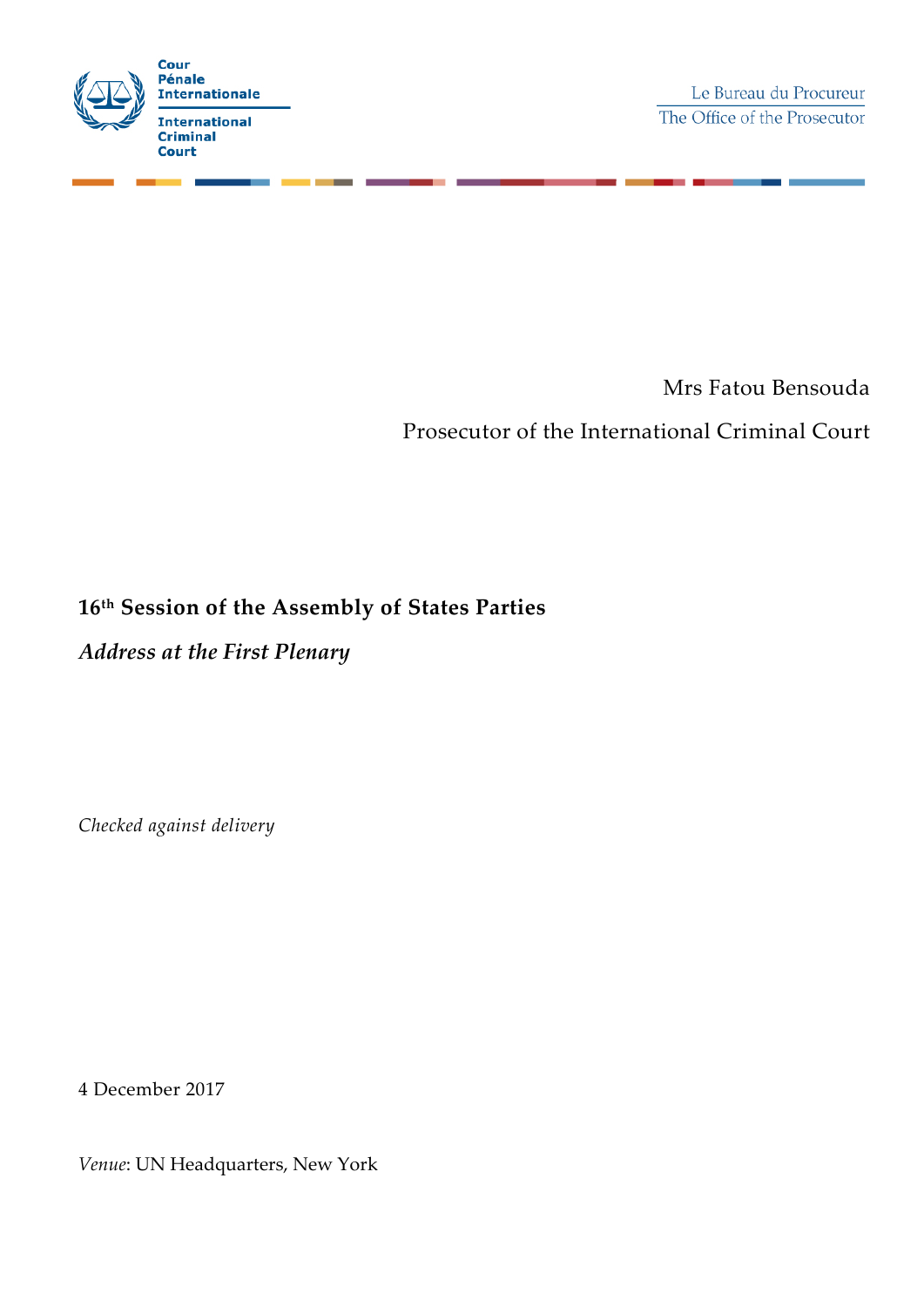Mr President of the Assembly, Your Excellency, Mr Secretary-General of the United Nations, Madame President of the International Criminal Court, Honorable Ministers, Mr Registrar, Your Excellencies, Distinguished Delegates, Ladies and Gentlemen,

It is an honour to address this 16<sup>th</sup> session of the Assembly of States Parties to the Rome Statute of the International Criminal Court.

We gather here today after an eventful and demanding year.

This Assembly promises to be hardly less demanding with some critical decisions before the States Parties that will chart the course of the International Criminal Court in the years ahead.

The elections of judges, members of the Committee on Budget and Finance, the President and Vice-President of the Assembly, as well as Bureau members will help shape the Court institutionally and administratively.

Decisions concerning amendments will further shape the legal landscape of the Court.

As an Office, we have an interest in all these decisions, but our activities will be more directly affected by your decisions on the budget and exchanges on cooperation.

As the Court's activities expand by function of its mandate, in number and geographical scope, such matters become even more important.

As I stand before you today, I view the ICC as a firmly rooted yet still evolving institution, with many achievements that we can be proud of. It is an independent judicial body incomparable, in many ways, in terms of its potential for global impact on addressing atrocity crimes.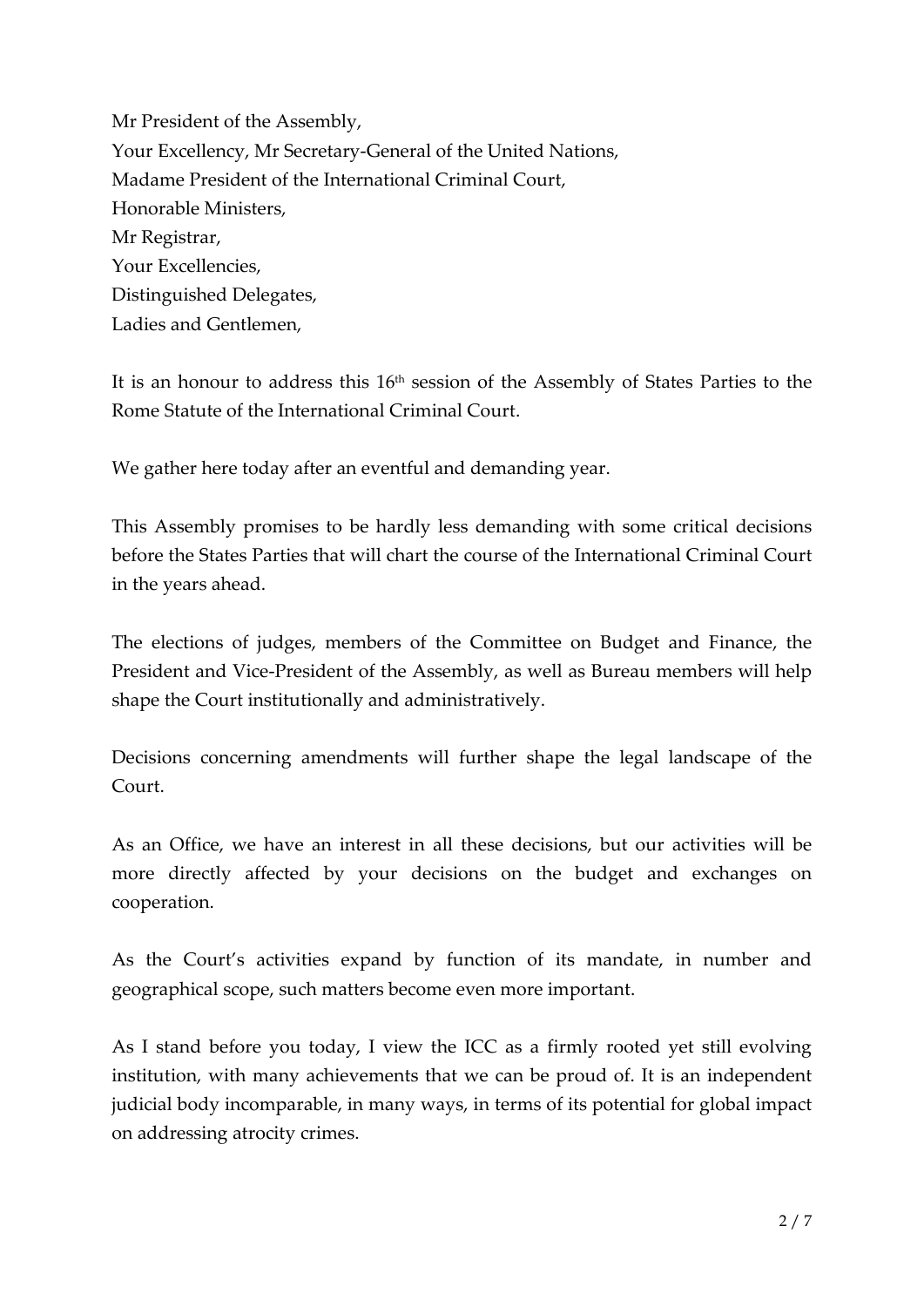We must stay the course on this forward march of humanity – consistently, informed by the Rome Statute legal framework, without fear or favour – to work, jointly, towards fostering a culture of accountability for atrocity crimes globally and ensure that all may eventually benefit from the protective embrace of international criminal law.

The commitment of States Parties, in particular, to support the work of the Court will be key to determining the precise trajectory of this path.

## Mr President,

As all delegates have surely been able to scrutinise the annual report on the Court's activities, I will limit my intervention to only a few items.

In addition to successful prosecutions resulting in three convictions in 2016, my Office has also made significant progress this year in all of our investigations and prosecutions.

My Office has worked assiduously to investigate alleged crimes in Libya, resulting in the issuance of a new warrant of arrest. Investigations also continue with respect to the situation in Darfur, Côte d'Ivoire, the Central African Republic, and Georgia. Our prosecutions are on-going against four accused persons, in addition to considerable appeals activity relating to, amongst others, the main case involving Mr Jean-Pierre Bemba as well as the article 70 cases arising from the same matter.

This past year, my Office has also been conducting preliminary examinations in relation to ten situations, reaching finality in a number of them.

The results of my Office's activities concerning the situations in Burundi and in Afghanistan are illustrative of the progress made. These situations are, indeed, a sign of the ever-evolving nature and scale of our activities, and our steadfast commitment to our mandate under the Statute.

My Office was granted judicial authorisation on the 25<sup>th</sup> of October to commence an investigation into the Situation in Burundi.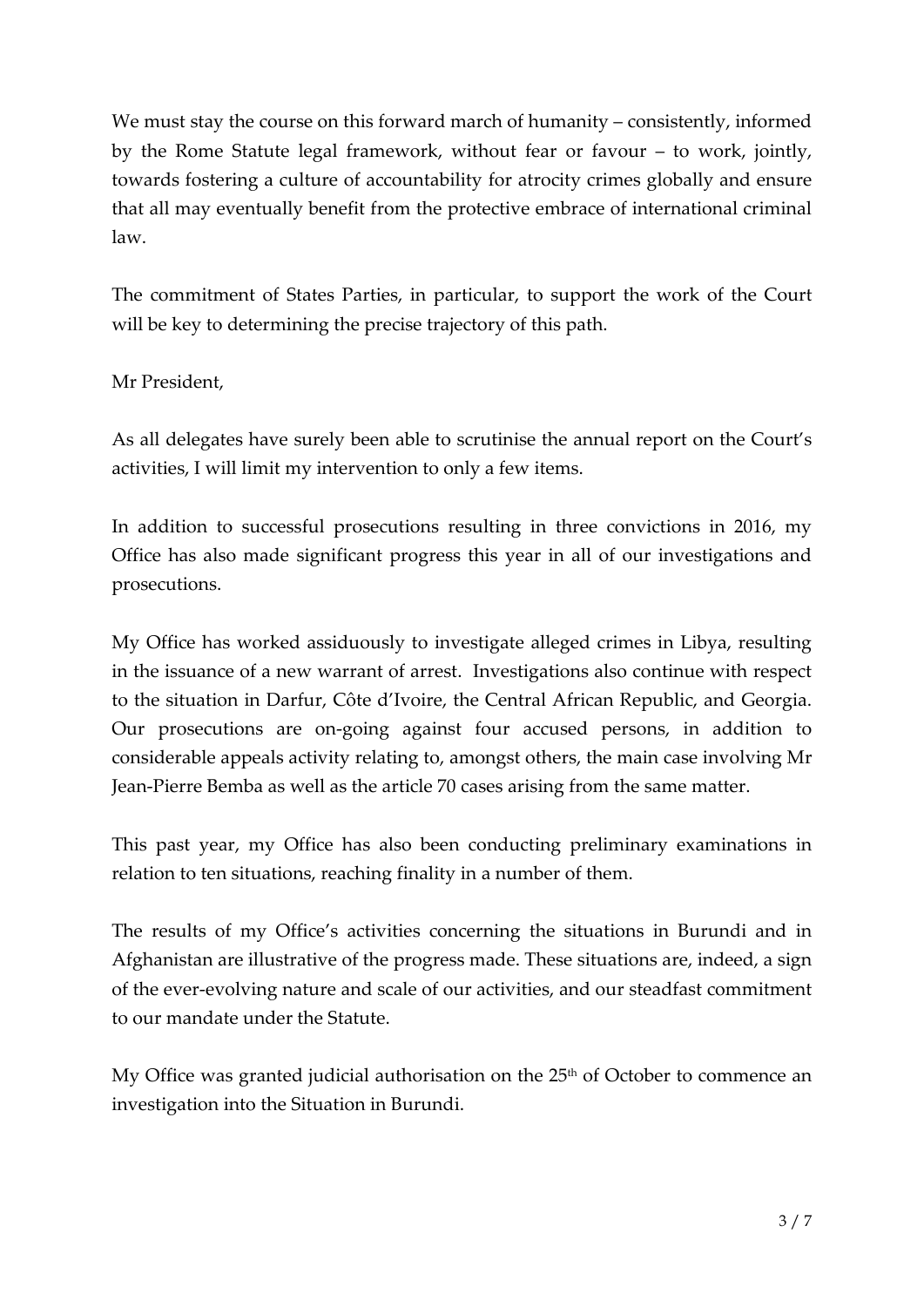Importantly, the Chamber confirmed that Burundi's withdrawal from the Rome Statute has no effect on the jurisdiction of the Court over the alleged crimes committed during the time it was a State Party, nor does it affect its continuing obligation to cooperate in relation to the investigation.

I take this opportunity to stress that our carefully assessed sealed request in line with the Court's legal framework, and the ensuing temporary confidential decision, were necessitated to protect the integrity of the investigation and the life or well-being of victims and potential witnesses. These are critical considerations.

With regard to the Situation in the Islamic Republic of Afghanistan, on the  $20<sup>th</sup>$  of November, I submitted my request for authorisation to Pre-Trial Chamber III to proceed with an investigation into alleged crimes committed in connection with the armed conflict in that country.

This step was taken following a meticulous preliminary examination process over a decade, on the basis of which I have concluded that all legal criteria required under the Rome Statute to commence an investigation have been met.

My Office's detailed public filing outlines the clear scope of the application as well as other important details. The matter is now in the hands of ICC Judges.

Mr President,

These two recent developments alone demonstrate, once again, my resolve and that of my Office to independently and impartially implement our mandate under the Statute.

We are not oblivious to the challenges and complexities they represent; far from it, but we are committed to the task and we'll continue with our mandated legal work.

As we do, the full backing of the Court's States Parties - in diplomatic, operational, or financial terms - will be critical. We trust we can count on that support.

Closing the impunity gap for atrocity crimes, and by so doing, promoting the international rule of law are both a necessary goal and a joint responsibility.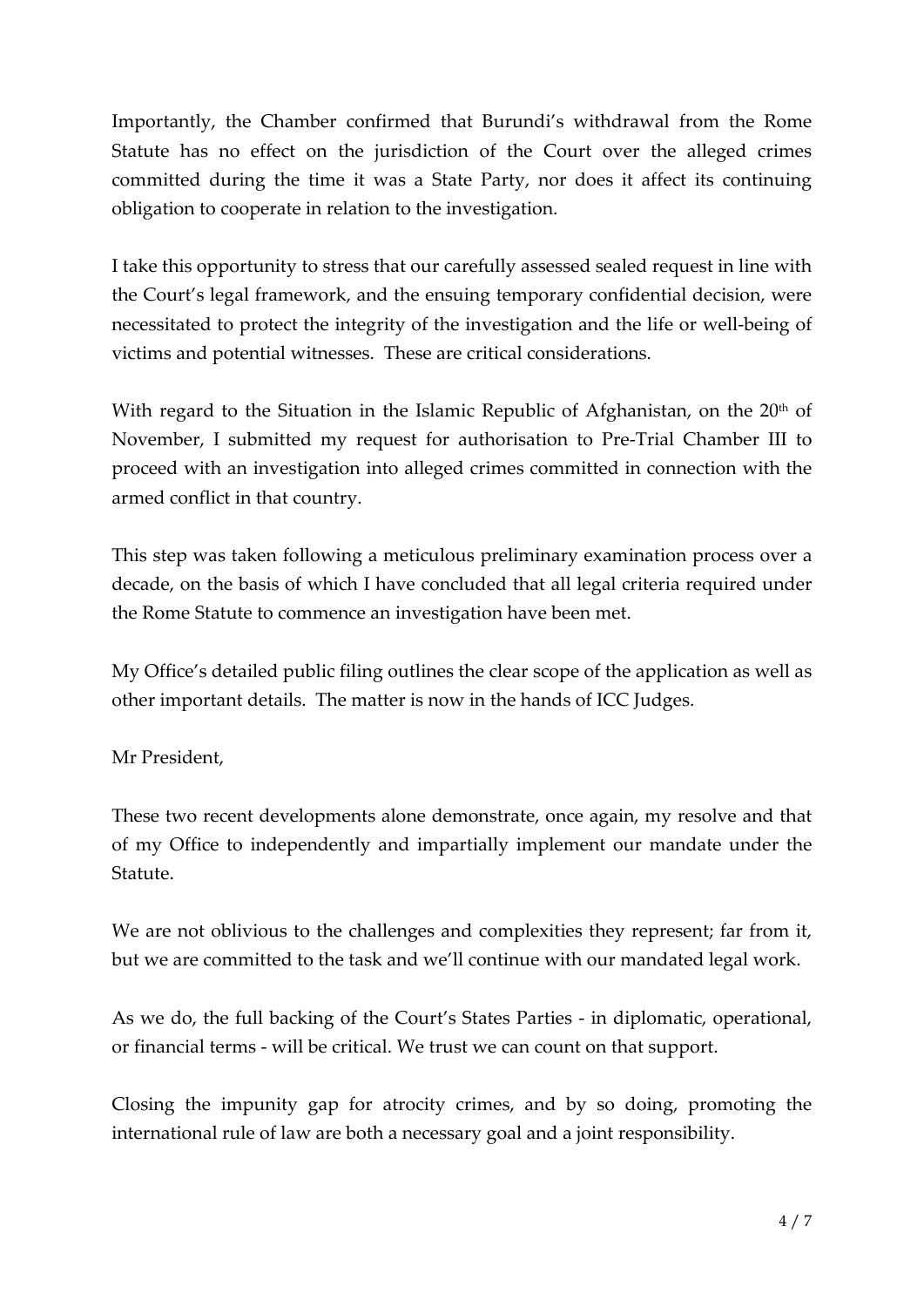On the policy front, we are implementing all the policies adopted, including those on Sexual and Gender-Based Crimes and on Children, and progressing on the work of our new Policy on the Protection of Cultural Heritage. In this endeavour, we continue to benefit from strong support and cooperation of UNESCO on the heels of close collaboration we have had in the context of my Office's successful prosecution of the al-Mahdi case.

Mr President, Distinguished representatives,

Since I assumed office in 2012, and introduced my first Strategic plans, we have been doing our utmost to hone our operations where needed, to ensure we conduct our work with strict adherence to the highest standards of professional conduct so as to stand the most meticulous of scrutinises.

I am committed to ensure that the Office continues on this path. We have already produced concrete results, and continue to perform optimally, despite the numerous challenges we face.

At this juncture, I wish to reiterate that, following the media allegations earlier this autumn and after a rigorous assessment, my Office took a number of steps including initiating an inquiry into allegations against staff implicated, resulting in an investigation with full respect for due process rights.

I take such matters extremely seriously.

The Code of Conduct and Core Values initiatives I have previously put in place are two examples of the expectations of the highest standards of professional integrity and conduct demanded of all members of my Office, without exception, starting with myself and my Deputy.

As you heard earlier, together with the President and Registrar, we have also mapped-out the Court's institutional capacity to deal with the issue of alleged conduct unbecoming of former elected officials and staff, and will be exploring how the Court can be further strengthened in this regard.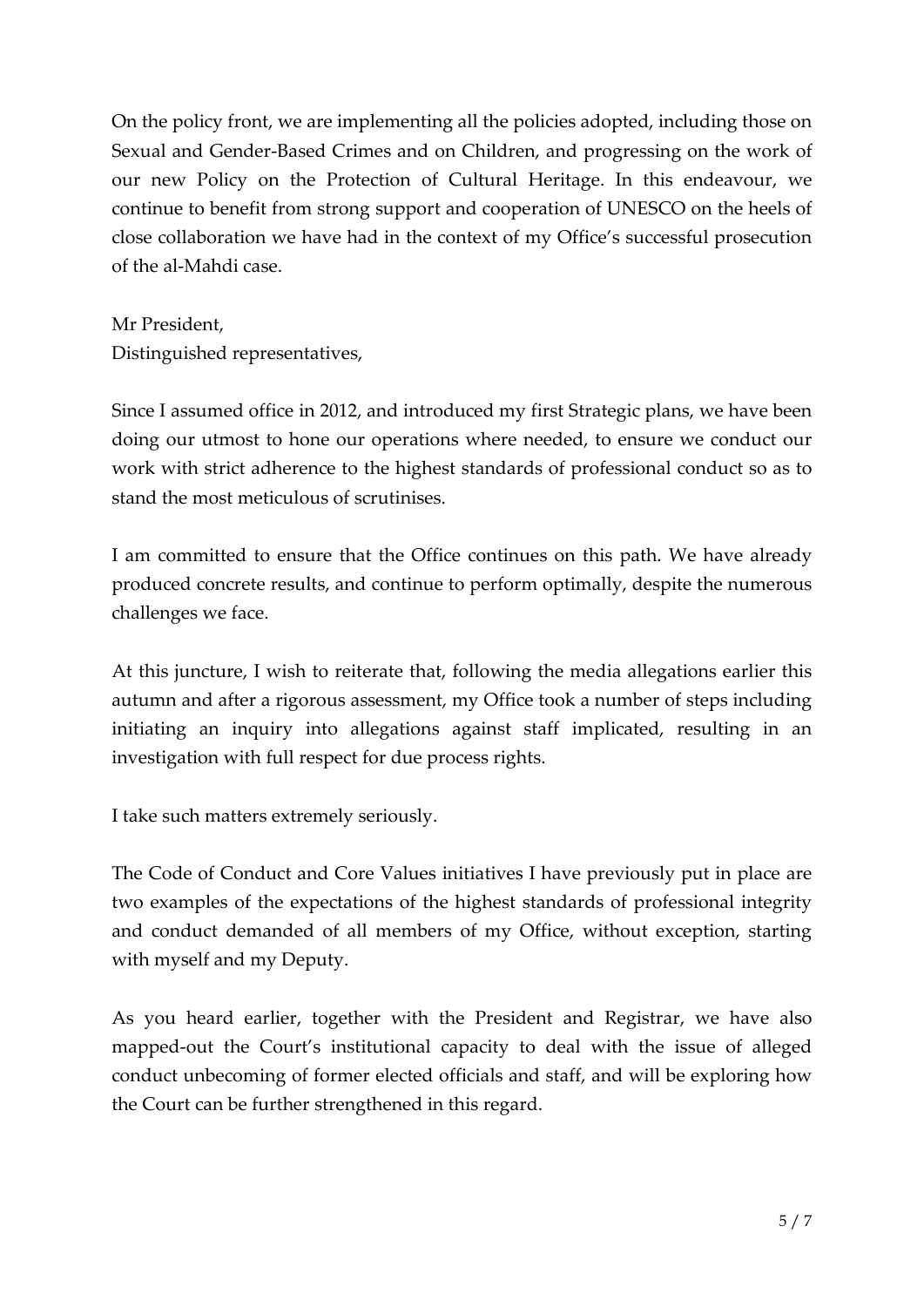The challenges before us are many, in particular when adding to the equation persistent *unfounded* narratives on the Court, such as its alleged partiality in delivering justice, or being so called 'costly'.

These, Mr President, will *not* distract my Office from striving to create a more just world in accordance with the Rome Statute.

We will continue to seek the justice we all yearn for, with dedication, objectivity and professional integrity. That is the oath I took; that is what my Office and I have demonstrated in practice, and that is what will continue to guide us.

We must continue jointly to ensure that the Court can effectively implement its mandate.

The 15 outstanding ICC arrest warrants is one area where greater collaboration is sorely needed.

The entire judicial machinery of the Court can be frustrated and held in abeyance unless persons sought by the ICC appear before it.

Moreover, the interaction with individuals that the Court seeks to arrest cannot become 'business as usual'; not least out of respect for the suffering of victims and their yearning for accountability, and greater enforcement of international justice.

## Mr President,

To conclude, let me state here in the first plenary session of this year's Assembly meeting, and on the eve of the Rome Statute's 20<sup>th</sup> anniversary, that in my humble view, we are *not* standing today at a cross-road about the future of international criminal justice.

On the contrary, international criminal justice is on the march.

The Court, for its part, is increasingly living up to its promise of contributing to the emergence of a law based global order, where increasingly the message is - to quote the former UN Secretary General, Mr Kofi Annan at the time of the adoption of the